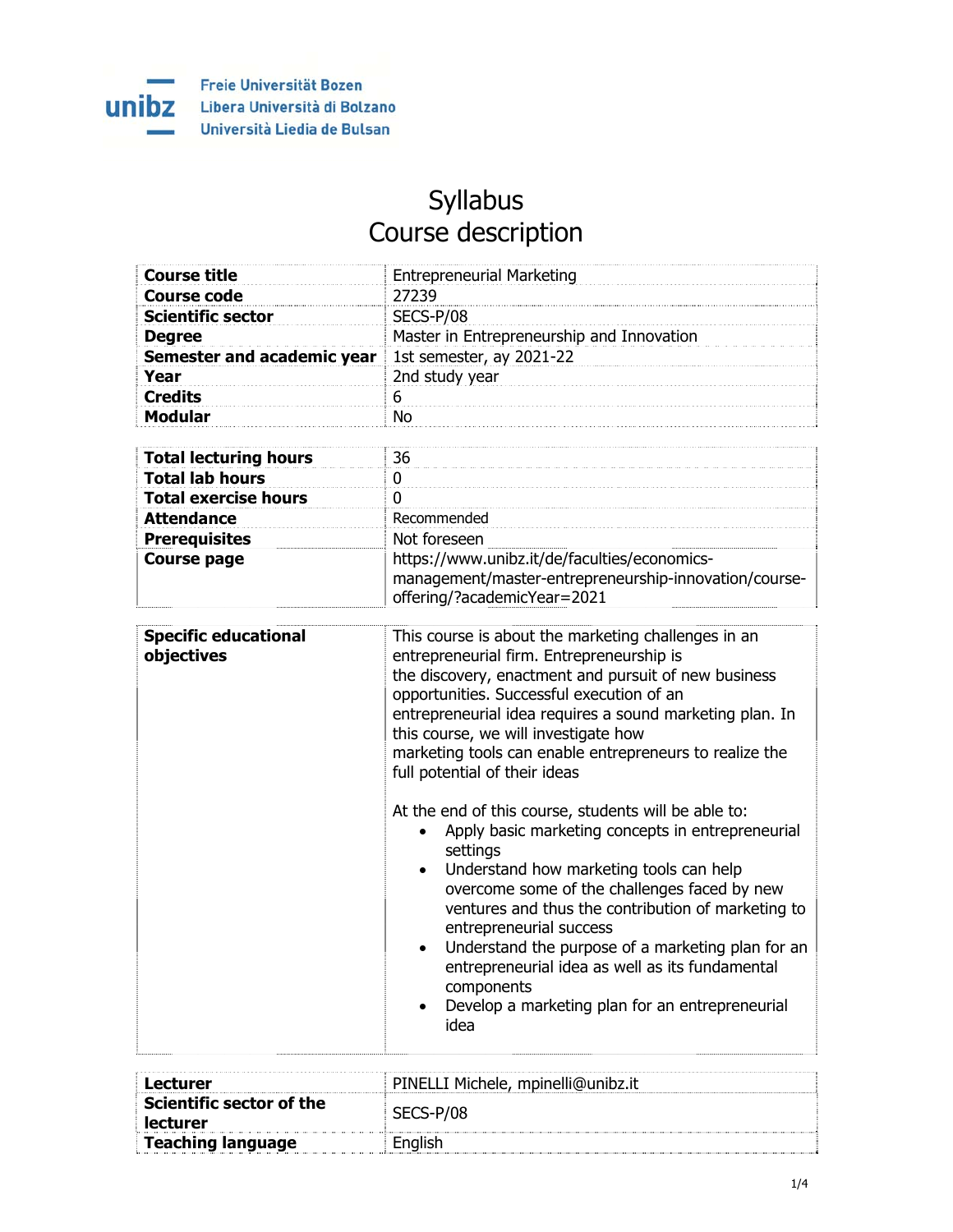

| <b>Office hours</b>        | please refer to the lecturer's web page                                                                                                                                                                                                                                                                                                                    |
|----------------------------|------------------------------------------------------------------------------------------------------------------------------------------------------------------------------------------------------------------------------------------------------------------------------------------------------------------------------------------------------------|
| <b>Lecturing assistant</b> | Not foreseen                                                                                                                                                                                                                                                                                                                                               |
| <b>Teaching assistant</b>  | Not foreseen                                                                                                                                                                                                                                                                                                                                               |
| <b>Office hours</b>        | 18                                                                                                                                                                                                                                                                                                                                                         |
| List of topics covered     | Marketing for entrepreneurship<br>$\bullet$<br>Demand Forecasting<br>$\bullet$<br>Product and positioning<br>$\bullet$<br>Entrepreneurial Pricing strategy<br>$\bullet$<br>Entrepreneurial Distribution strategy<br>$\bullet$<br>Entrepreneurial Communication strategy<br>Managing the relationship with customers<br>$\bullet$<br>Setting the startup up |
| <b>Teaching format</b>     | <b>Frontal lectures</b>                                                                                                                                                                                                                                                                                                                                    |

| <b>Learning outcomes</b> | Knowledge and understanding:<br>Sufficient insight into entrepreneurs and entrepreneurial<br>processes in order to:<br>Understand the role and challenges of an<br>entrepreneur<br>Understand the marketing challenges of<br>$\bullet$<br>entrepreneurial ventures<br>Understand how marketing tools can help<br>$\bullet$<br>overcome some of the challenges faced by new<br>ventures and thus the contribution of marketing to<br>entrepreneurial success<br>Understand the purpose of a marketing plan for an<br>$\bullet$<br>entrepreneurial idea as well as its fundamental<br>components |
|--------------------------|------------------------------------------------------------------------------------------------------------------------------------------------------------------------------------------------------------------------------------------------------------------------------------------------------------------------------------------------------------------------------------------------------------------------------------------------------------------------------------------------------------------------------------------------------------------------------------------------|
|                          | Applying knowledge and understanding:<br>Apply basic marketing concepts in entrepreneurial<br>settings<br>Develop a marketing plan for an entrepreneurial<br>idea                                                                                                                                                                                                                                                                                                                                                                                                                              |
|                          | Making judgments:<br>Students will acquire experience in making<br>judgements about the marketing tools available to<br>entrepreneurial ventures with scarce resources                                                                                                                                                                                                                                                                                                                                                                                                                         |
|                          | <b>Communication skills</b><br>Students should be able to communicate the<br>knowledge and rationale of their conclusions<br>clearly and unambiguously to both specialist and<br>non-specialist audiences                                                                                                                                                                                                                                                                                                                                                                                      |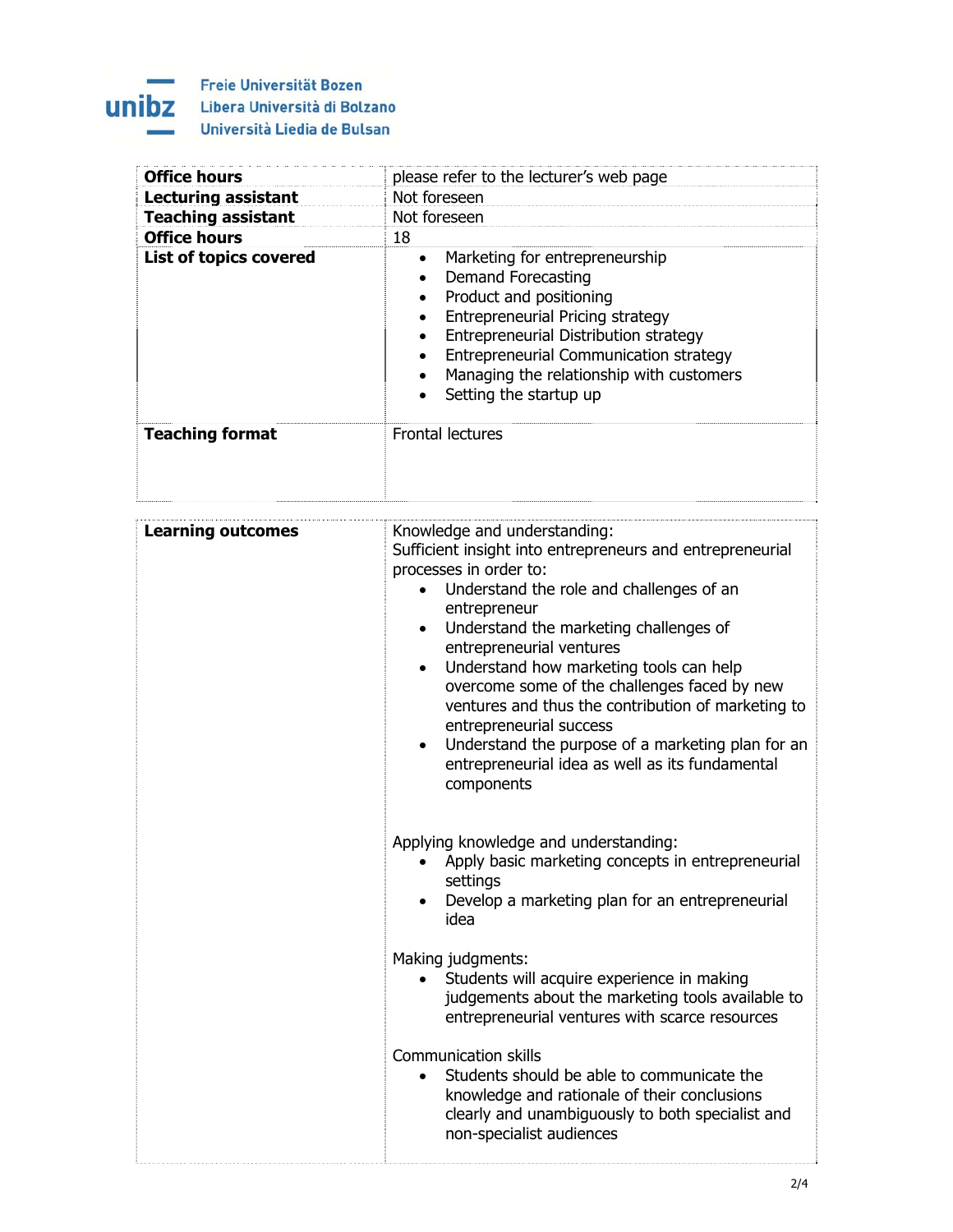

|                                | Learning skills<br>Students will acquire the fundamental knowledge<br>that is necessary not just to operate but to<br>accumulate further knowledge either on their own<br>or through advanced courses                                                                                                                                                                                                                                                                                                                                                                                                                                                                                                                                                                                                                                                                                                                                                                                                                                                                       |
|--------------------------------|-----------------------------------------------------------------------------------------------------------------------------------------------------------------------------------------------------------------------------------------------------------------------------------------------------------------------------------------------------------------------------------------------------------------------------------------------------------------------------------------------------------------------------------------------------------------------------------------------------------------------------------------------------------------------------------------------------------------------------------------------------------------------------------------------------------------------------------------------------------------------------------------------------------------------------------------------------------------------------------------------------------------------------------------------------------------------------|
|                                |                                                                                                                                                                                                                                                                                                                                                                                                                                                                                                                                                                                                                                                                                                                                                                                                                                                                                                                                                                                                                                                                             |
|                                |                                                                                                                                                                                                                                                                                                                                                                                                                                                                                                                                                                                                                                                                                                                                                                                                                                                                                                                                                                                                                                                                             |
| Assessment                     | Written exam (60% - 20 points), project work (30% -<br>10 points) and class participation (10%- 4 points).<br>Class attendance and participation are fundamental<br>components of learning, but they must not be confused.<br>While attendance is important, it is active participation<br>in the class discussion that is evaluated                                                                                                                                                                                                                                                                                                                                                                                                                                                                                                                                                                                                                                                                                                                                        |
|                                | For non-attending students: written exam (100%)                                                                                                                                                                                                                                                                                                                                                                                                                                                                                                                                                                                                                                                                                                                                                                                                                                                                                                                                                                                                                             |
|                                | NOTE: Classroom contributions are valid for 1 academic<br>year and cannot be carried over beyond that time-frame.                                                                                                                                                                                                                                                                                                                                                                                                                                                                                                                                                                                                                                                                                                                                                                                                                                                                                                                                                           |
| <b>Assessment language</b>     | English                                                                                                                                                                                                                                                                                                                                                                                                                                                                                                                                                                                                                                                                                                                                                                                                                                                                                                                                                                                                                                                                     |
| <b>Evaluation criteria and</b> | Written exam (60% - 20 points), project work (30% - 10                                                                                                                                                                                                                                                                                                                                                                                                                                                                                                                                                                                                                                                                                                                                                                                                                                                                                                                                                                                                                      |
| criteria for awarding marks    | points) and class participation (10%- 4 points). Class<br>attendance and participation are fundamental<br>components of learning, but they must not be confused.<br>While attendance is important, it is active participation in<br>the class discussion that is evaluated<br>For non-attending students: written exam (100%)<br>Relevant for written work:<br>deep knowledge and understanding of the topics<br>clarity of expression<br>logic and coherence (in terms of structure and<br>arguments)<br>integration of the various topics<br>establish logical relationships between sub-topics<br>Relevant for class contribution:<br>Active participation is an essential part of the<br>learning experience.<br>Meaningful participation means making a<br>contribution to our discussion, not merely talking,<br>and it does not mean repeating case facts or<br>simply agreeing with what others have already<br>said.<br>Of interest is not in "right" or "wrong" it is on<br>whether you have made a contribution to the<br>development of the issues under debate |
| <b>Required readings</b>       | Lodish, Morgan, Archambeau. (2015) Marketing That                                                                                                                                                                                                                                                                                                                                                                                                                                                                                                                                                                                                                                                                                                                                                                                                                                                                                                                                                                                                                           |
|                                | Works, Pearson                                                                                                                                                                                                                                                                                                                                                                                                                                                                                                                                                                                                                                                                                                                                                                                                                                                                                                                                                                                                                                                              |